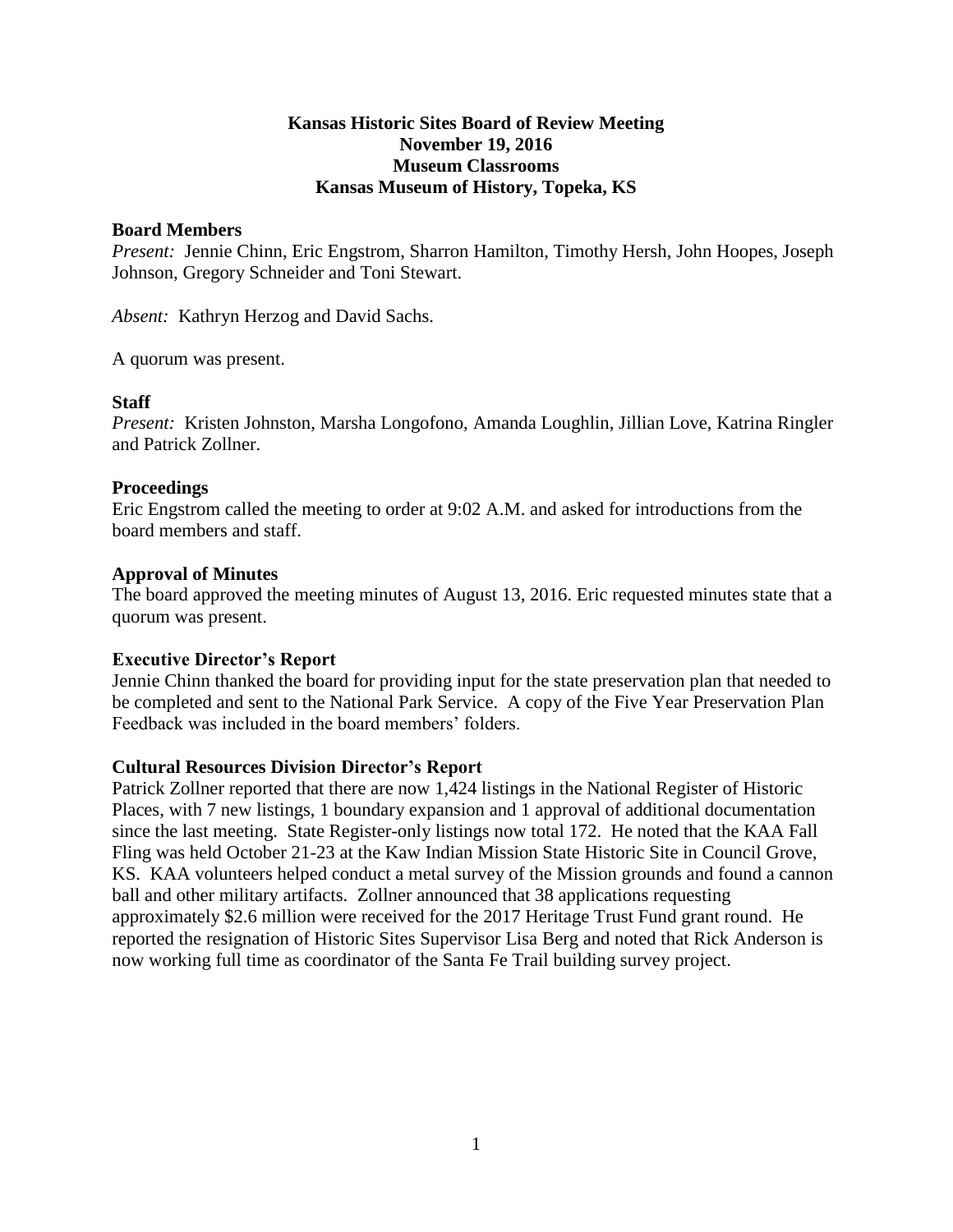## **NATIONAL REGISTER OF HISTORIC PLACES NOMINATIONS**

# *Arvonia Township Hall*

West 9<sup>th</sup> Street, Arvonia, Osage County

### **Criterion A: Community Planning & Development; Ethnic Heritage/European; Social History Period of Significance: 1916-1940 Level of Significance: Local Resource Count: 1 contributing building**

The Arvonia Township Hall, constructed in 1916, is significant for its role in community life in the rural community of Arvonia. For 100 years, the building has housed significant community events, including social and political gatherings of local farmers, war-relief efforts, soil conservation meetings, and celebrations of the community's Welsh heritage such as St. David's Day celebrations. Both the Great Depression and World War II changed the Arvonia community and, by extension, the township hall. The last celebration of St. David's Day occurred in 1940.

Presented by: Amanda Loughlin for Christy Davis

*Public Discussion:* Property owner Susan Evans Atchison spoke in favor of the nomination.

| Motion to approve: John Hoopes                         | Second: Sharron Hamilton |
|--------------------------------------------------------|--------------------------|
| 7 votes yes, 1 abstention (Jennie Chinn <sup>1</sup> ) |                          |

### *Leonard House*

211 N. Summit Street, Girard, Crawford County

### **Criterion C: Architecture Period of Significance: 1907-1908 Level of Significance: Local Resource Count: 3 (1 contributing building, 2 non-contributing buildings)**

Built between 1907 and 1908 for one of Girard's leading families, the J.T. & Anna Leonard House is significant for its architecture. The house was designed in a late version of the Free Classic Queen Anne style, a building type not widely utilized in Girard. Queen Anne was the most popular house style from around 1880 to 1910, but this house is more restrained than earlier interpretations of the style. The largest house ever built in Girard, the Leonard House served as boarding house, a funeral home, and an inn before again becoming a single-family residence.

Presented by: Deb Sheals

 $\overline{a}$ 

| Motion to approve: Joseph Johnson | Second: Toni Stewart |
|-----------------------------------|----------------------|
| 7 votes yes, 1 abstention         |                      |

### *Eskridge City Park & Bandstand*

 $1$  Chinn typically abstains from voting except when a tiebreak is needed.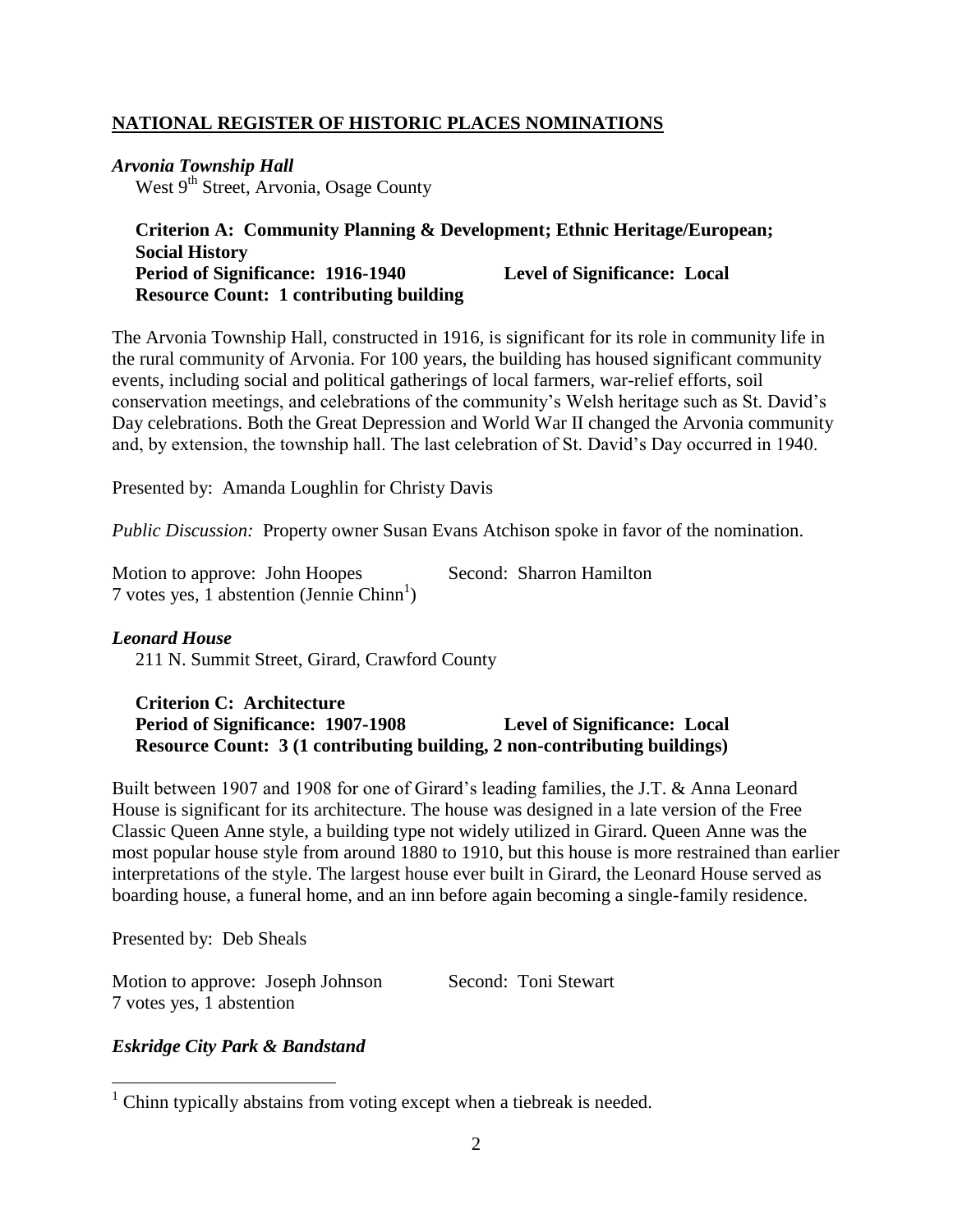City Park, Eskridge, Wabaunsee County

## **Criterion A: Entertainment/Recreation Period of Significance: 1903-1966 Level of Significance: Local Resource Count: 4 (1 contributing site; 1 contributing structure; 1 non-contributing building; 1 non-contributing structure)**

The Eskridge City Park & Bandstand are significant for their association with Eskridge's entertainment history. Standing in the approximate center of Eskridge City Park (established in 1903), the 1909 bandstand is the park's focal structure. The park and bandstand are associated with the most vigorous period of economic growth and community development in the history of Eskridge. Built primarily for use for the city band, the bandstand has a long history of use for other public and private social events, including Chautauquas, carnivals, city fairs, graduations, baccalaureates, and weddings.

SHPO Note: The bandstand was listed in the Register of Historic Kansas Places on February 6, 2016 and forwarded to the Keeper of the National Register for their staff's evaluation. The nomination was returned to the SHPO with the recommendation that the boundary be expanded to include the entire city park in order to better reflect the nomination's historic context. This nomination has been prepared to address the Keeper's comments.

Presented by: Dale Nimz

*Discussion:* Greg Schneider asked if the property was now eligible to be listed in the National Register because of the boundary expansion, to which Amanda Loughlin replied yes, it most likely will be listed because that was the recommendation of the National Park Service.

Motion to approve: Toni Stewart Second: Joseph Johnson 7 votes yes, 1 abstention

*Olathe Cemetery*

738 N Chestnut Street, Olathe, Johnson County

### **Criterion A: Exploration/Settlement**

## **Period of Significance: 1865-1956 Level of Significance: Local Resource Count: 8 (1 contributing building; 1 contributing site; 2 contributing structures; 3 contributing objects; 1 non-contributing building)**

Established in 1865 Olathe Cemetery is the city's oldest public cemetery. It represents early exploration, settlement, and development in Olathe and reflects important aspects of this city's history. Olathe Cemetery is also the final resting place for many of the town's early settlers and local civic and economic leaders. In 1937 the Works Progress Administration (WPA) improved the cemetery by adding stone entryways and a shelter house; only the shelter house remains today. By 1956 the cemetery's boundary was set.

SHPO Note: The City of Olathe, a Certified Local Government, received a Historic Preservation Fund Grant in 2015 for the survey and potential nomination of this cemetery to the National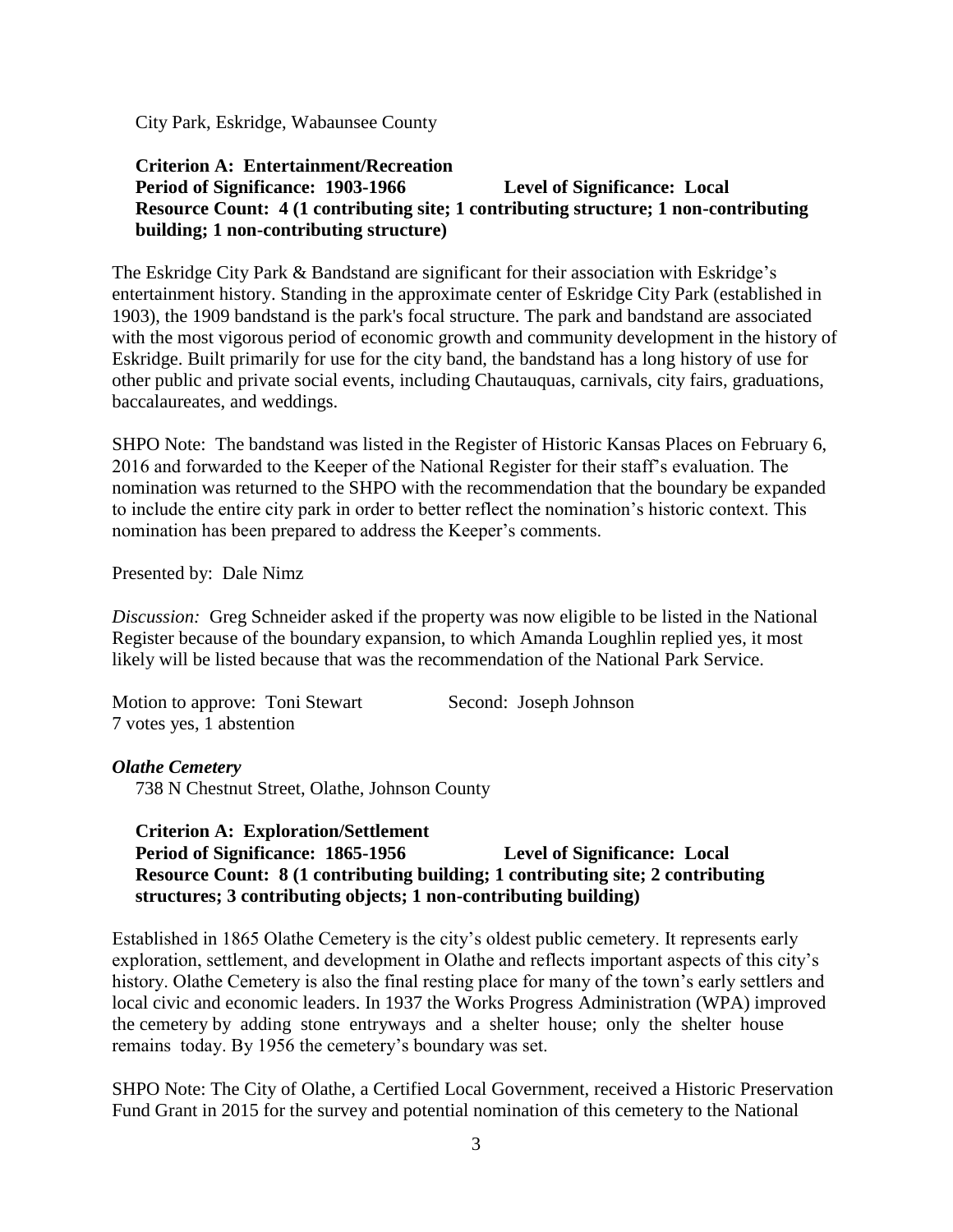Register of Historic Places. Upon survey, SHPO staff concurred with the hired consultants (R.C. Goodwin & Assoc.) that the cemetery is potentially eligible.

Presented by: Amanda Loughlin for Jill Adams Enersen of R.C. Goodwin & Assoc.

*Discussion:* Greg Schneider asked if the crematory grounds were part of the cemetery boundary, to which Loughlin responded that these grounds were on what was left of the park that was once to the south of the cemetery and that the grounds were included within the boundary of the nomination.

Motion to approve: John Hoopes Second: Sharron Hamilton 7 votes yes, 1 abstention

### *Engle House*

102 Highland Drive, Abilene, Dickinson County

### **Criterion C: Architecture Period of Significance: 1911 Level of Significance: Local Resource Count: 2 contributing buildings**

Replacing an earlier house that was destroyed in a 1910 fire, the Jacob S. Engle House was completed in 1911 by prolific Abilene contractor, Jacob L. Kruger. The Engle family–which at its largest included parents Jacob and Annie and their seven children, as well as a butler and maid–lived in this house from 1911 until Jacob's death in 1923. The house is an excellent local example of a transitional architectural style that mixes restrained Free Classic Queen Anne and Craftsman elements.

Presented by: Amanda Loughlin

| Motion to approve: Greg Schneider |  | Second: Eric Engstrom |
|-----------------------------------|--|-----------------------|
| 7 votes yes, 1 abstention         |  |                       |

## *Hoffman & Lamb Buildings*

102-104 S Factory Street, Enterprise, Dickinson County

## **Criteria A & C: Architecture, Commerce & Exploration/Settlement Period of Significance: 187801947 Level of Significance: Local Resource County: 2 contributing buildings**

Constructed in 1878, the Hoffman & Lamb Buildings are associated with two of the town's earliest settlers, G.R. Lamb & Christian Hoffman. The two buildings served the commercial needs of the small community of Enterprise from their construction until 1947 when the south building was used as a social hall. As Enterprise's oldest commercial buildings, the Hoffman & Lamb Buildings are also two of the remaining resources from the town's productive early years. In particular the Lamb Building's Italianate architecture is a remnant of what the rest of South Factory Street looked like in the late 1800s, being the most intact building on the block.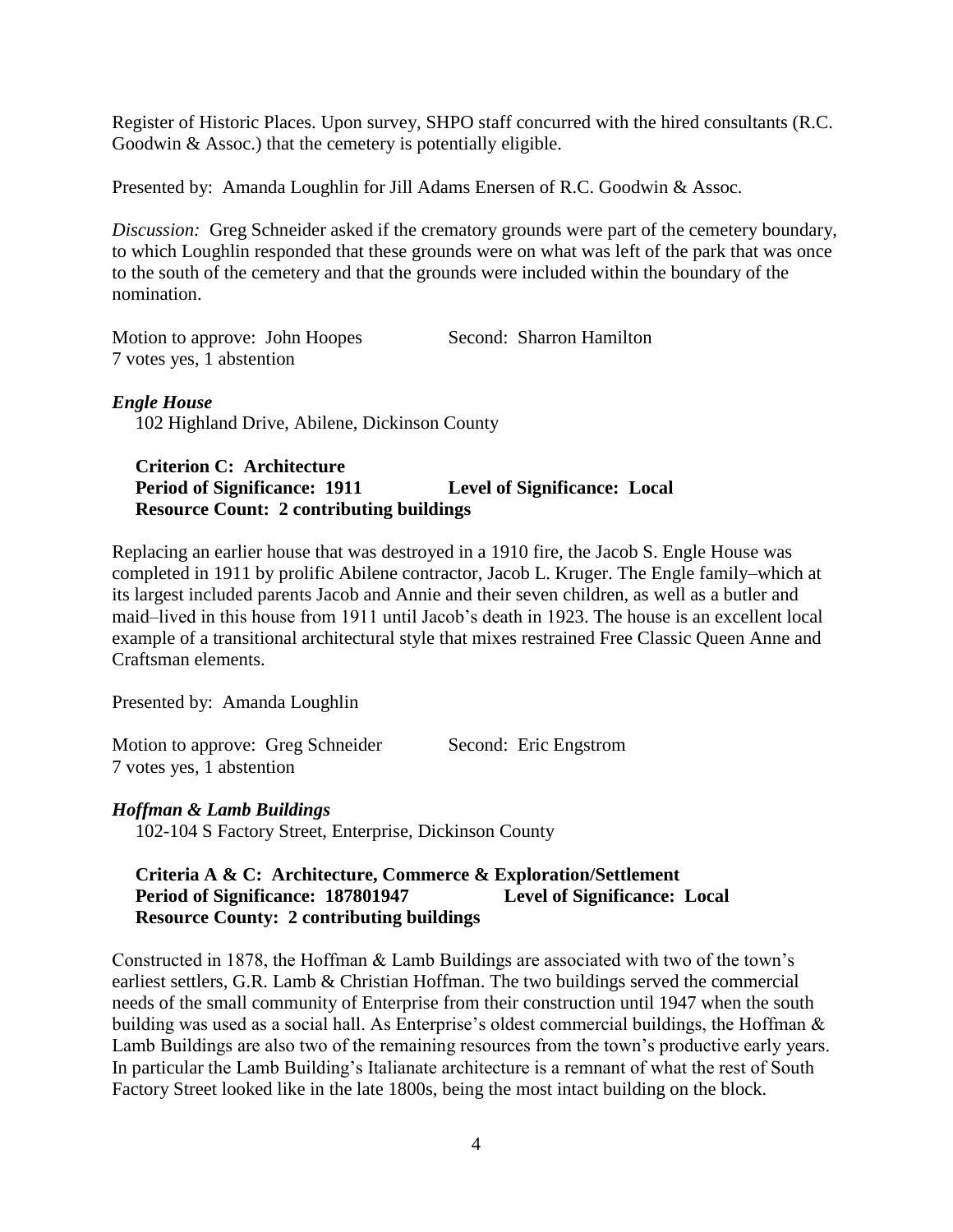Presented by: Amanda Loughlin

*Discussion:* Referring to the photograph projected on the screen, Eric Engstrom asked for information about the white panels, to which Loughlin responded the large storefront windows are covered by the panels. Joseph Johnson remarked that the project looks like it will be very expensive and a real challenge.

*Public Discussion:* Property owner Ed Pugh spoke in support of the nomination. Engstrom asked what happened to the old mill, to which Pugh replied they were blown up when the town experienced dam problems.

Motion to approve: Joseph Johnson Second: John Hoopes 7 votes yes, 1 abstention

Jennie Chinn left the meeting at 10:00 A.M.

#### *Lander's Carriage & Wagon Shop*

403 Bridge Street, Humboldt, Allen County

### **Criteria A & C: Commerce & Agriculture Period of Significance: 1876-1946 Level of Significance: Local Resource Count: 1 contributing building**

In 1870 Charles Lander developed his carriage and blacksmithing business in Humboldt. By 1876 he had constructed the two-story stone building and employed between six and ten men. Lander operated during a period of rapid community growth and changing technology. His business and the building out of which he operated evolved to fit changes in technology and to meet consumers' needs. Soon after his son, Ed, joined the business in 1894, a brick addition was built (ca. 1910) as the woodworking shop. Ed sold the property in 1946, ending the Landers' 70 year-old connection to the property.

Presented by: Amanda Loughlin

Motion to approve: John Hoopes Second: Greg Schneider 7 votes yes

The board took a fifteen minute break from 10:10 to 10:25 A.M.

*Reid House* 306 S Elm Street, Ottawa, Franklin County

### **Criterion A: Architecture Period of Significance: 1898-1898 Level of Significance: Local Resource Count: 2 (1 contributing & 1 non-contributing)**

Completed in 1899 for Ottawa businessman Lyman Reid, the house is an outstanding local example of the Italian Renaissance revival style, characterized by a grandiose stature, clay-tile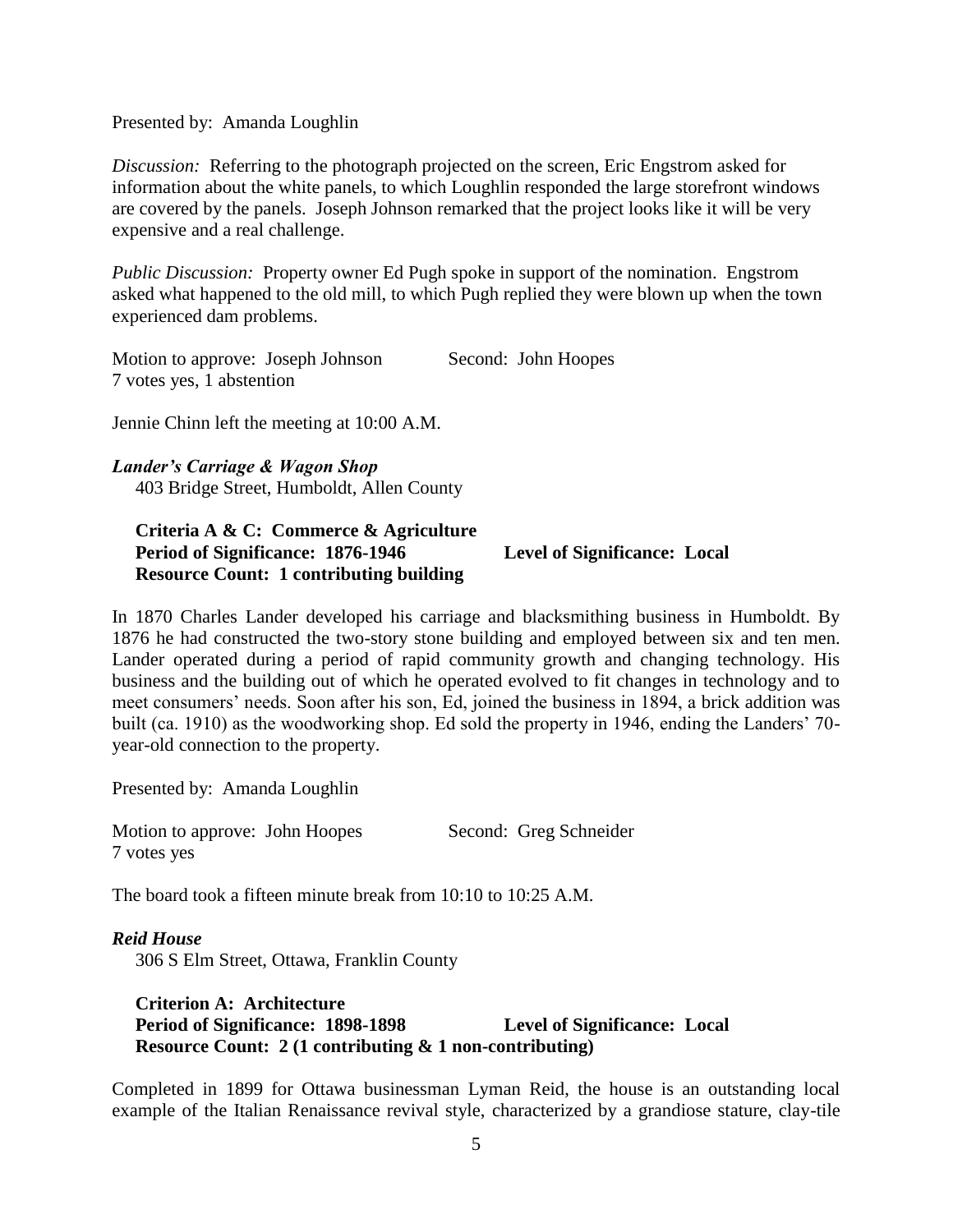roof, beige brick, and Classical details. Clarence Washburn, son of prolific Kansas architect George Washburn, is credited with the design of this house when he was 17 years old, making this one of Clarence's earliest projects. Despite some alterations in the 1950s, the house retains an excellent degree of integrity from its original construction.

Presented by: Amanda Loughlin

*Discussion:* Eric Engstrom asked if the dining room ceilings were pseudo-coffered, to which Loughlin responded they feature decorative plaster work.

*Public Discussion:* Eric Duderstadt, nomination preparer and son of owners, spoke in favor of the nomination.

Motion to approve: Joseph Johnson Second: John Hoopes 7 votes yes

### *Grand Army of the Republic (GAR) Memorial Arch* City Park, Junction City, Geary County

## **Criteria A & C: Social History & Architecture Period of Significance: 1898 Level of Significance: Local Resource Count: 1 contributing structure**

Built and dedicated in 1898, the Grand Army of the Republic (GAR) Memorial Arch is significant for its association with Junction City's social history at the end of the  $19<sup>th</sup>$  century and as a representative example of memorial architecture at the time. The GAR Memorial Arch represents the concerted efforts of the Junction City community to memorialize the sacrifices of Civil War soldiers and express support for the military community. Planning began in February 1897 with the intent for the arch's dedication to coincide with the Grand Army of the Republic's 5<sup>th</sup> District reunion held in Junction City in September 1898. Located just south of the city's historic downtown district, the arch is now the official symbol of Junction City.

Presented by: Terry de la Garza

*Discussion*: Joseph Johnson asked if the NPS will send back the nomination and request more information about the environs, to which Patrick Zollner replied no; the property is eligible on its own [because it includes both Criteria A & C]. Sharron Hamilton spoke in support of the nomination.

*Public Discussion:* Nomination preparer Karen Carroll spoke in favor of the nomination. Eric Engstrom asked if there were any plans to put the lighting back on, to which Carrol replied no, they want to leave it in its historic state. Katherine Goerl with the Geary County Historical Society, also spoke in favor of the nomination.

| Motion to approve: Joseph Johnson |  | Second: Sharron Hamilton |  |
|-----------------------------------|--|--------------------------|--|
| 7 votes yes                       |  |                          |  |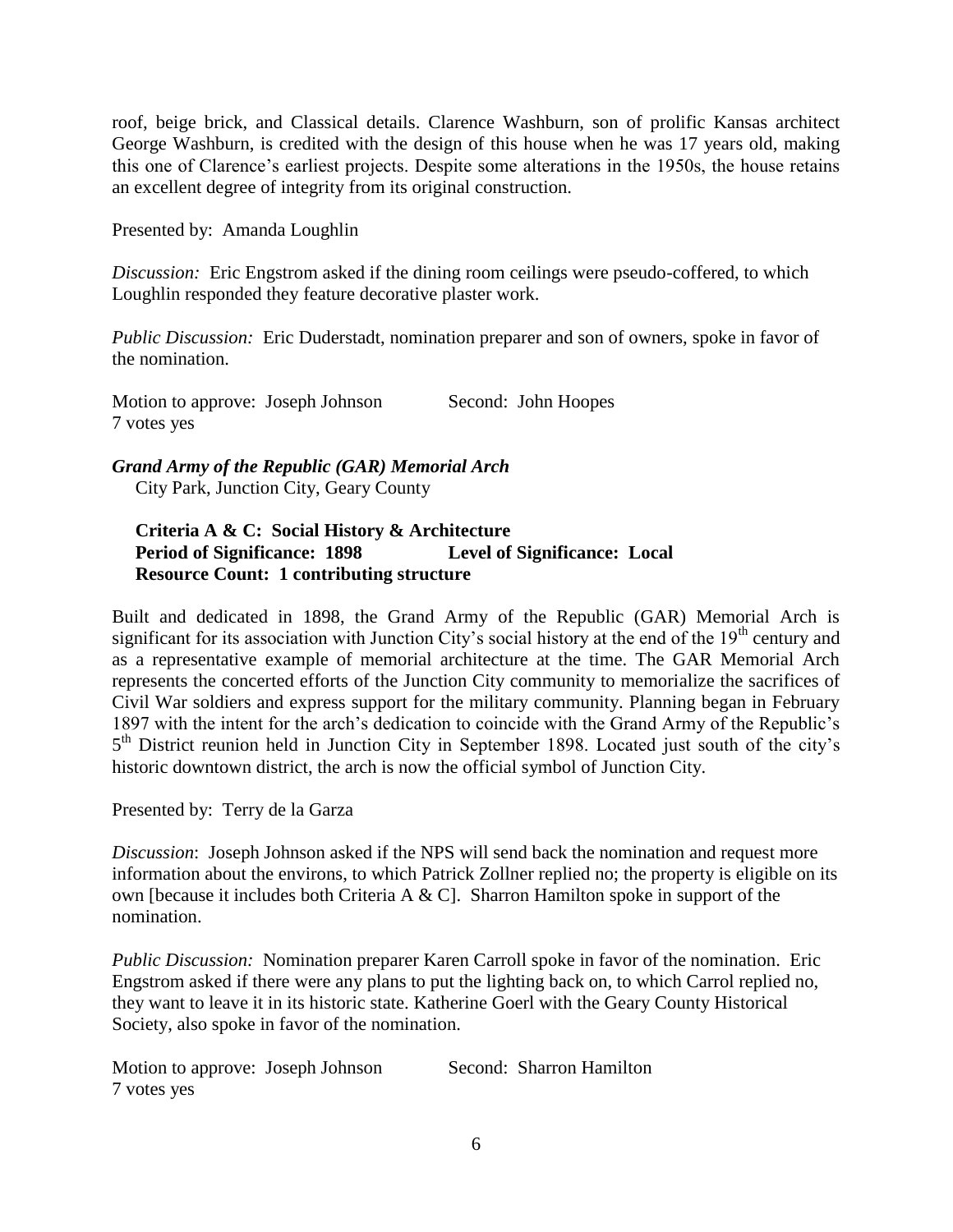*Kansas Route 66 Historic District – North Baxter Springs Boundary Expansion* SE Beasley Road, Riverton vicinity, Cherokee County

 **Criteria A: Transportation Period of Significance: 1923-1961 Level of Significance: Local Resource Count: 7 (3 contributing sites & 3 contributing structures and 1 previously-listed structure) MPS: Historic Resources of Route 66 in Kansas**

Kansas Route 66 Historic District – North Baxter Springs was listed in the National Register of Historic Places on April 14, 2015. This amendment expands the boundary to include an additional 1.1 miles of the original Route 66, beginning approximately  $1/10^{th}$  of a mile north of the current North Baxter Springs Historic District. This expansion also incorporates the National Register-listed Brush Creek Marsh Arch Bridge (listed March 10, 1983) that was part of this Route 66 segment. Together with the previously listed district, these 3.2 miles are the extant remains of Route 66 between Riverton and Baxter Springs.

Presented by: Amanda Loughlin

Motion to approve: John Hoopes Second: Toni Stewart 7 votes yes

## **NATIONAL REGISTER OF HISTORIC PLACES – REMOVAL**

### *Charles K. Beckett House*

210 W Main Street, Sterling, Rice County

## **Criterion C: Architecture Period of Significance: 1884-1912 Level of Significance: Local Resource Count: 1 contributing building**

The Charles K. Beckett House was listed in the National Register of Historic Places on January 16, 2009 for its local significance in the area of architecture. Early town booster and banker Charles Beckett built this Italianate-style house near Sterling's downtown in 1884. Although he owned the house for only a short time, it was featured as "the residence of C.K. Beckett" in a community promotional guide published by a private land and investment company. Subsequent owner Henry Swatz moved the house 100 feet to the west in about 1912 and divided the property into eight smaller lots to make room for additional residential development. The two-story, wood-frame Italianate house featured the characteristic low-pitch roof, decorative brackets, and wood windows.

SHPO Note: The house was demolished in 2010 after a Kansas Preservation Law review (KSR&C #10-07-007). The loss of the resource negatively affects its historic integrity.

Presented by: Amanda Loughlin

Motion to approve: John Hoopes Second: Greg Schneider